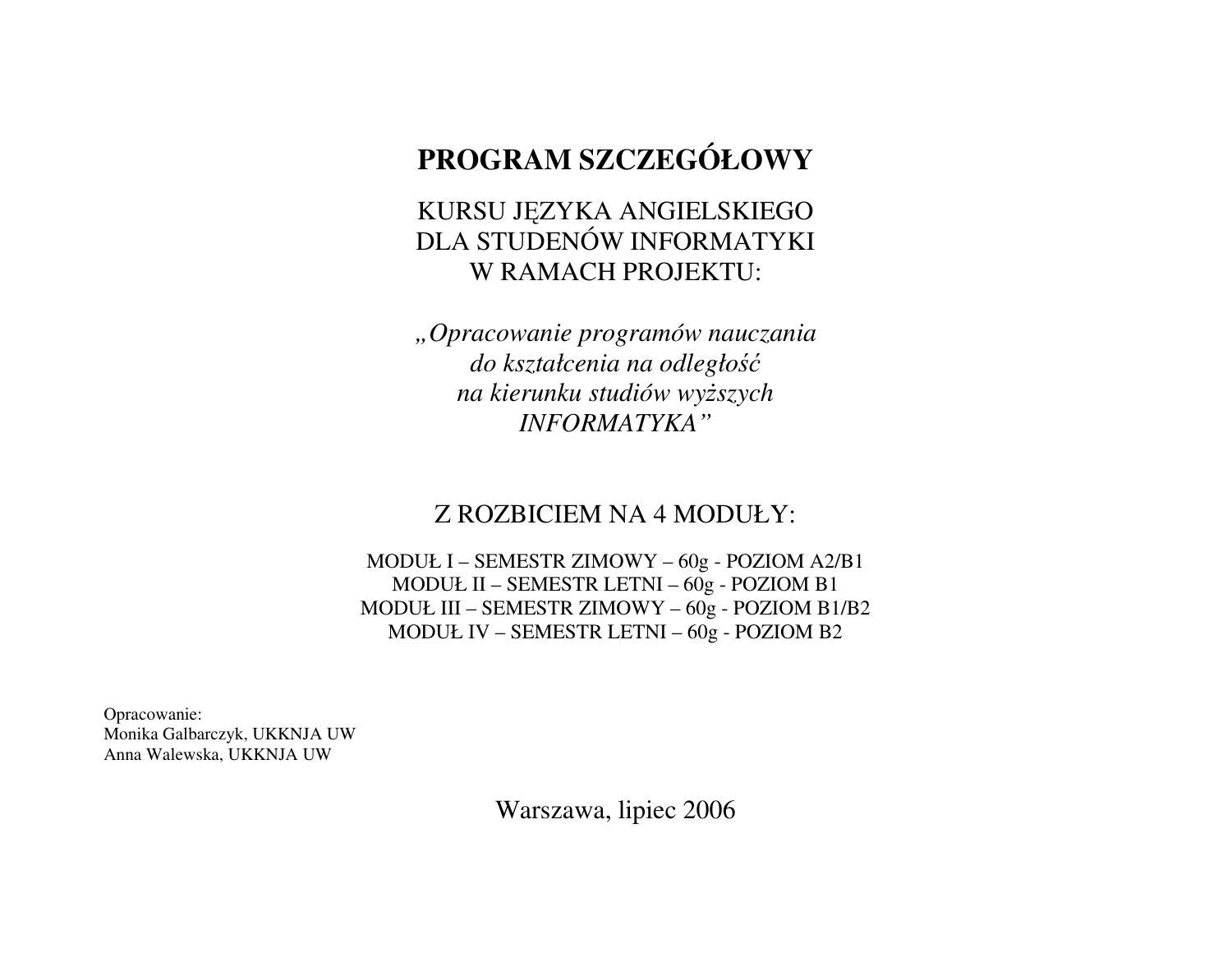#### **SZCZEGÓŁOWY SCHEMAT BUDOWY I ZAKRESU KA**Ż**DEGO MODUŁU**

Poniżej znajdują się szczegółowe schematy budowy poszczególnych modułów w rozbiciu na:

MODUŁ I – SEMESTR ZIMOWY – 60g - POZIOM A2/B1

MODUŁ II – SEMESTR LETNI – 60g - POZIOM B1

MODUŁ III – SEMESTR ZIMOWY – 60g - POZIOM B1/B2

MODUŁ IV – SEMESTR LETNI – 60g - POZIOM B2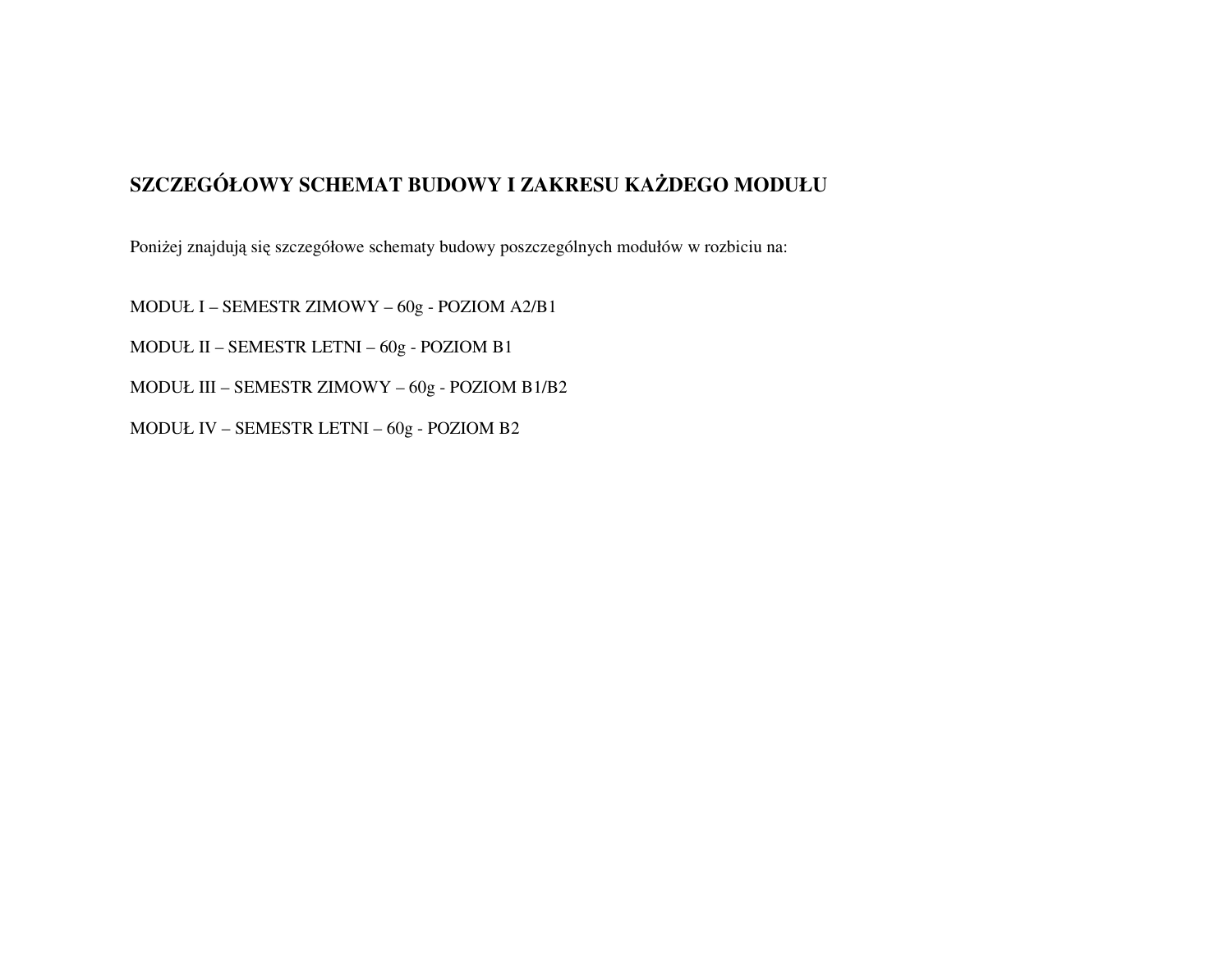# **Szczegółowy schemat budowy i ogólny zakres tre**ś**ci Modułu 1 w semestrze 1 – poziom A2/B1 – 60g**

| Godzina/                          | Unit/                             |                                                                                                                                                        |                                                                                       | Treści                                                        |                                                       |                                                                                                    |
|-----------------------------------|-----------------------------------|--------------------------------------------------------------------------------------------------------------------------------------------------------|---------------------------------------------------------------------------------------|---------------------------------------------------------------|-------------------------------------------------------|----------------------------------------------------------------------------------------------------|
| Rodzaj<br>pracy                   | liczba<br>godzin                  | <b>Focus</b>                                                                                                                                           | Lekcja 1<br>Grammar                                                                   | Lekcja 2<br>L&S,<br><b>Functions</b><br>Pronunciation         | Lekcja 3<br>Vocabulary                                | Lekcja 4<br>R&W,<br>Culture<br>Platforma informatyczna                                             |
| nauczyciel<br>$\text{godz}.1$ i 2 | $2$ godz                          | zapoznanie studentów z<br>nauczycielem, treściami<br>kursu, metodami pracy i<br>wymaganiami kursu<br>quiz on the life and culture<br>of GB and Ireland |                                                                                       |                                                               |                                                       |                                                                                                    |
| internet<br>godz. $3-6$           | Unit 1<br>4 godz                  | ME AND MY FAMILY                                                                                                                                       | present simple (bez<br>timetables) vs present<br>continuous (bez future<br>reference) | daily routines<br>expressing likes and dislikes               | jobs and places of<br>work                            | R: family relationships<br>W: writing an informal<br>letter                                        |
|                                   |                                   |                                                                                                                                                        |                                                                                       | wymowa końcówki czas. w 3os l.poj.                            |                                                       | R: royal family - Prince<br>Harry/William?                                                         |
| internet<br>godz. 7-10            | Unit 2<br>4 godz                  | <b>PEOPLE</b>                                                                                                                                          | state i action verbs                                                                  | life and work abroad (story of a<br>person working in London) | describing<br>people's<br>appearance and<br>character | R: choosing a partner<br>W: writing own online<br>profiles                                         |
|                                   |                                   |                                                                                                                                                        |                                                                                       | preferences                                                   |                                                       | R: traditional and virtual<br>"matchmaking"                                                        |
|                                   |                                   |                                                                                                                                                        |                                                                                       | wymowa contractions i /n/ np. w<br>końcówkach-ing             |                                                       | basic computer<br>vocabulary (parts of a<br>computer and actions<br>while operating a<br>computer) |
| internet<br>godz. 11              | <b>Units</b><br>$1 - 2$<br>1 godz | <b>Progress check</b>                                                                                                                                  |                                                                                       | self-assessment test – units 1-2                              |                                                       |                                                                                                    |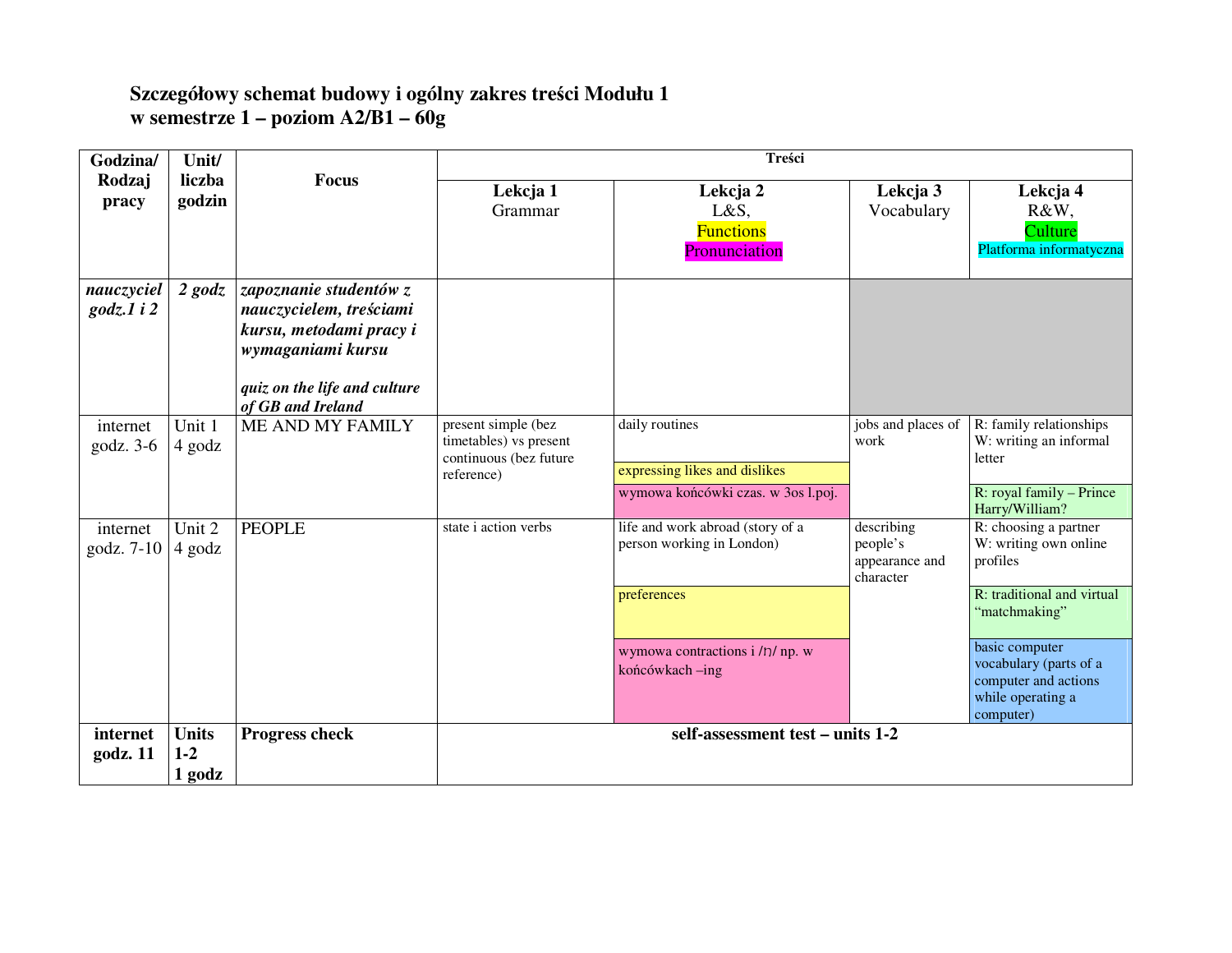| nauczyciel<br>$\text{godz}.12i$<br>13 | $2$ godz                        |                       | ćwiczenia<br>komunikacyjne –<br>dialogi, symulacje,<br>drama, role-plays itp. | progress test                                                                                                                              |                                                                       |                                                                                                                           |
|---------------------------------------|---------------------------------|-----------------------|-------------------------------------------------------------------------------|--------------------------------------------------------------------------------------------------------------------------------------------|-----------------------------------------------------------------------|---------------------------------------------------------------------------------------------------------------------------|
| internet<br>godz. 14-<br>17           | Unit 3<br>4 godz                | <b>TRAVELLING</b>     | present perfect (since, for,<br>recently, already, just, yet)                 | travelling to exotic places<br>booking a room at a hotel<br>$\overline{h}$ :/ $\overline{h}$                                               | types of holidays;<br>hotel facilities;<br>things to do on<br>holiday | R: great explorers<br>/profiles<br>W: writing a postcard<br>R: travelling via the<br>internet - options,<br>possibilities |
| internet<br>godz. 18-<br>21           | Unit 4<br>4 godz                | <b>PLACES</b>         | present perfect continuous<br>(versus present perfect)                        | recent activities (a visit to a place)<br>asking for and giving information,<br>suggestions (why don't? how<br>about?)<br>/ $u/$ i/ $u$ :/ | pastimes and<br>hobbies - places to<br>visit in a city                | R: meeting with friends<br>W: writing a note<br>R: clubbing<br>chat rooms                                                 |
| internet<br>godz. 22                  | <b>Units</b><br>$3-4$<br>1 godz | <b>Progress check</b> |                                                                               | self-assessment test - units 3-4                                                                                                           |                                                                       |                                                                                                                           |
| nauczyciel<br>$\text{godz}.23i$<br>24 | $2$ godz                        |                       | ćwiczenia<br>komunikacyjne –<br>dialogi, symulacje,<br>drama, role-plays itp. | progress test                                                                                                                              |                                                                       |                                                                                                                           |
| internet<br>godz. 25-<br>28           | Unit 5<br>4 godz                | <b>SHOPPING</b>       | past simple / past<br>continuous<br>czasowniki regularne i<br>nieregularne    | at a shop<br>buying things in shops<br>Iel, I3:1                                                                                           | types of shops,<br>products and<br>services                           | $R:$ sales<br>W: writing an advert<br>R: Harrods                                                                          |
| internet<br>godz. 29-<br>32           | Unit 6<br>4 godz                | <b>FOOD AND DRINK</b> | used to /would                                                                | at a restaurant<br>ordering a meal<br>wymowa końcówki -(e)d                                                                                | restaurant, cafe,<br>fast food, food<br>and drink                     | R: going on a diet<br>W: writing an e-mail<br>R: online shopping<br>sending an e-mail                                     |
| internet<br>godz. 33                  | <b>Units</b><br>$5-6$<br>1 godz | <b>Progress check</b> |                                                                               | self-assessment test - units 5-6                                                                                                           |                                                                       |                                                                                                                           |
| nauczyciel<br>$\text{godz}.34i$<br>35 | $2$ godz                        |                       | ćwiczenia<br>komunikacyjne –<br>dialogi, symulacje,<br>drama, role-plays itp. | <i>progress test</i>                                                                                                                       |                                                                       |                                                                                                                           |
| internet<br>godz. 36-                 | Unit 7<br>4 godz                | <b>ECOLOGY</b>        | future simple and future<br>continuous,                                       | interview with a scientist                                                                                                                 | natural disasters                                                     | R: ozone layer<br>W: writing a letter to a<br>friend                                                                      |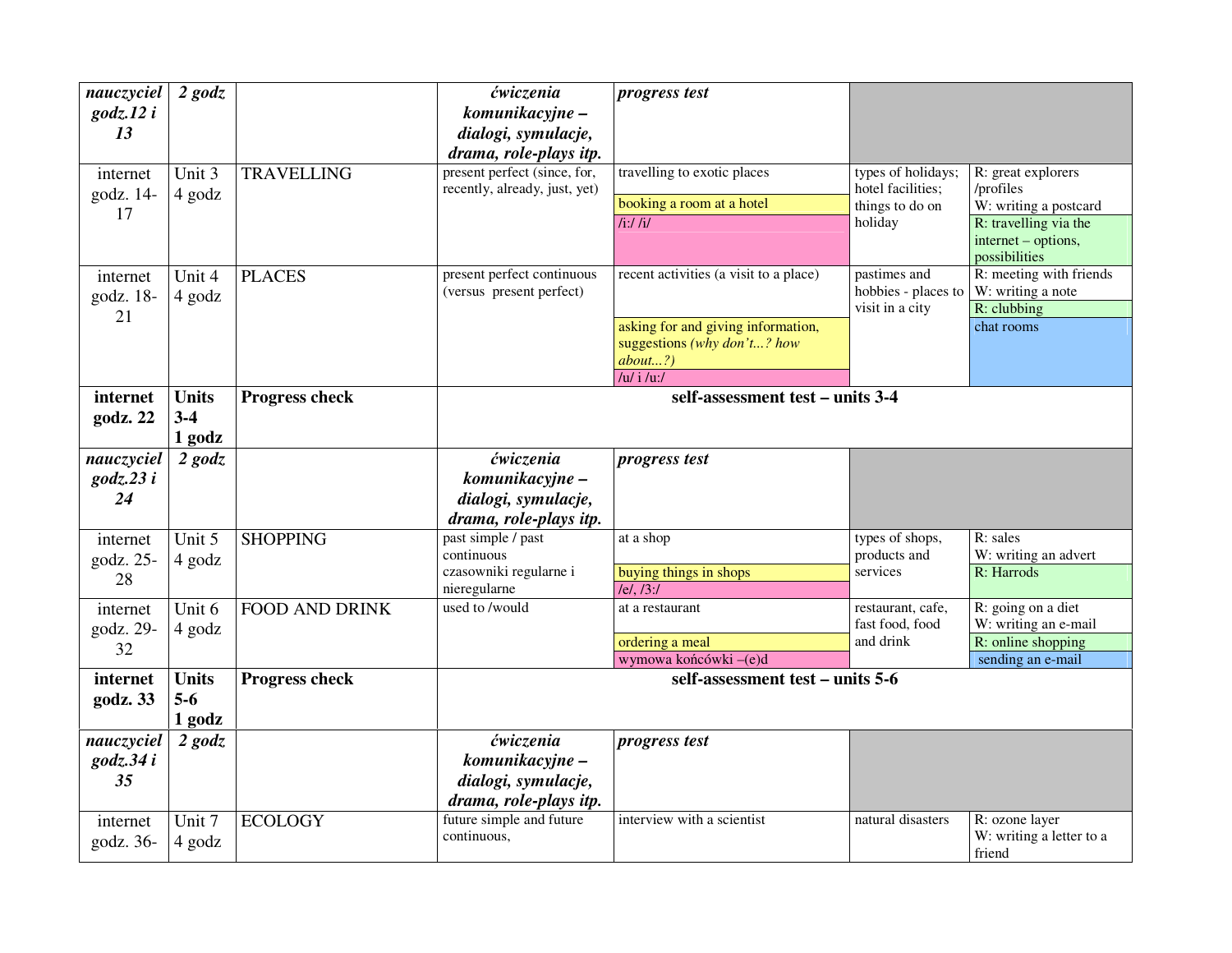| $\overline{39}$    |              |                       |                                                            | asking for clarification (what do you                   |                           | R: hurricane chasing                         |  |
|--------------------|--------------|-----------------------|------------------------------------------------------------|---------------------------------------------------------|---------------------------|----------------------------------------------|--|
|                    |              |                       |                                                            | mean?)<br>$\frac{1}{x}$ , $\frac{1}{x}$ , $\frac{1}{x}$ |                           |                                              |  |
|                    |              |                       |                                                            |                                                         |                           |                                              |  |
| internet           | Unit 8       | THE WORLD OF          | going to/present continuous<br>(future reference), present | planning a weekend at a natural park                    | animals and plants        | R: endangered species<br>W: writing a report |  |
| godz. 40-<br>43    | 4 godz       | <b>NATURE</b>         | simple (timetables),                                       | describing plans (planning a trip to the                |                           | R: natural parks in the                      |  |
|                    |              |                       |                                                            | Safari Park)                                            |                           | <b>USA</b>                                   |  |
|                    |              |                       |                                                            | silent consonant letters                                |                           | computer weather<br>forecasts                |  |
| internet           | <b>Units</b> | <b>Progress check</b> |                                                            | self-assessment test – units 7-8                        |                           |                                              |  |
| godz. 44           | $7 - 8$      |                       |                                                            |                                                         |                           |                                              |  |
|                    | 1 godz       |                       |                                                            |                                                         |                           |                                              |  |
| nauczyciel         | $2$ godz     |                       | ćwiczenia                                                  | progress test                                           |                           |                                              |  |
| $\text{godz } 45i$ |              |                       | komunikacyjne –                                            |                                                         |                           |                                              |  |
| 46                 |              |                       | dialogi, symulacje,                                        |                                                         |                           |                                              |  |
|                    |              |                       | drama, role-plays itp.                                     |                                                         |                           |                                              |  |
| internet           | Unit 9       | THE MEDIA             | passive voice (bez<br>modalnych)                           | news broadcast                                          | types of TV<br>programmes | R: paparazzi<br>W: writing reviews           |  |
| godz. 47-<br>50    | 4 godz       |                       |                                                            | expressing opinions                                     |                           | R: interview with a                          |  |
|                    |              |                       |                                                            | wymowa /o/ i /o:/                                       |                           | celebrity                                    |  |
| internet           | Unit $10$    | <b>HOME</b>           | selected verb patterns                                     | home sweet home                                         | types of houses,          | R: planning and                              |  |
| godz. 51-          | 4 godz       |                       |                                                            |                                                         | rooms and things          | decorating a house                           |  |
| 54                 |              |                       | there is/ there are                                        | describing houses, rooms etc.                           | in the house,             | W: describing your room<br>R: houses in GB   |  |
|                    |              |                       |                                                            | diphtongs                                               |                           | computer programmes for                      |  |
|                    |              |                       |                                                            | /ai/,/ei/,/oi/,/au/,/ou/,/ie/,/e3/,/ue/                 |                           | home design                                  |  |
| internet           | <b>Units</b> | <b>Progress check</b> |                                                            | self-assessment test - units 9-10                       |                           |                                              |  |
| godz. 55           | $9-10$       |                       |                                                            |                                                         |                           |                                              |  |
|                    | 1 godz       |                       |                                                            |                                                         |                           |                                              |  |
| nauczyciel         | $2$ godz     |                       | <i>ćwiczenia</i>                                           | progress test                                           |                           |                                              |  |
| $\text{godz}.56i$  |              |                       | komunikacyjne –                                            |                                                         |                           |                                              |  |
| 57                 |              |                       | dialogi, symulacje,                                        |                                                         |                           |                                              |  |
|                    |              |                       | drama, role-plays itp.                                     |                                                         |                           |                                              |  |
| nauczyciel         | <b>Units</b> |                       |                                                            |                                                         |                           |                                              |  |
| $\text{godz}.58i$  | $1-10$       |                       |                                                            | <b>Test semestralny</b>                                 |                           |                                              |  |
| 59                 | $2$ godz     |                       |                                                            |                                                         |                           |                                              |  |
| nauczyciel         | $1$ godz.    | zaliczenie            | podsumowanie kursu,                                        |                                                         |                           |                                              |  |
| $g$ odz. $60$      |              |                       | podpisywanie                                               |                                                         |                           |                                              |  |
|                    |              |                       | indeksów                                                   |                                                         |                           |                                              |  |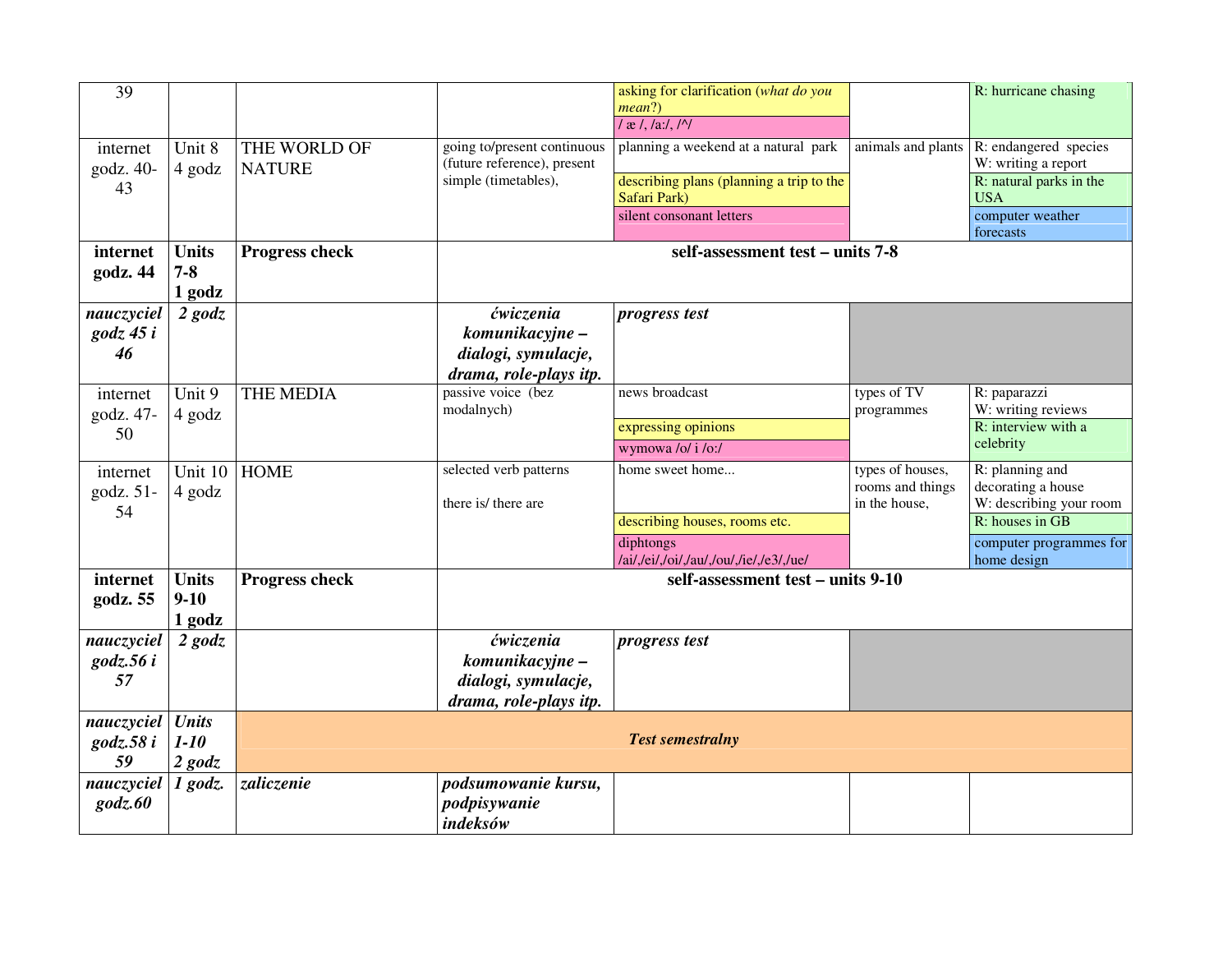# **Szczegółowy schemat budowy i ogólny zakres tre**ś**ci Modułu 2 w semestrze 2 – poziom B1 – 60g**

| Godzina/                              | Unit/                           |                                                                                                                               |                                                                               | Treści                                                                                                                            |                                                         |                                                                                                                                                     |
|---------------------------------------|---------------------------------|-------------------------------------------------------------------------------------------------------------------------------|-------------------------------------------------------------------------------|-----------------------------------------------------------------------------------------------------------------------------------|---------------------------------------------------------|-----------------------------------------------------------------------------------------------------------------------------------------------------|
| Rodzaj<br>pracy                       | liczba<br>godzin                | <b>Focus</b>                                                                                                                  | Lekcja 1<br>Grammar                                                           | Lekcja 2<br>L&S,<br><b>Functions</b><br>Pronunciation                                                                             | Lekcja 3<br>Vocabulary                                  | Lekcja 4<br>R&W,<br>Culture<br>Platforma informatyczna                                                                                              |
| nauczyciel<br>$\textit{godz}.1\ i$ 2  | $2$ godz                        | zapoznanie studentów z<br>treściami, metodami<br>pracy i wymaganiami<br>quiz on the life and culture<br>of the USA and Canada |                                                                               |                                                                                                                                   |                                                         |                                                                                                                                                     |
| internet<br>godz. 3-6                 | Unit 1<br>4 godz                | <b>STAYING HEALTHY</b>                                                                                                        | conditionals typy 0 i 1                                                       | visiting a doctor<br>asking for help                                                                                              | people in medicine,<br>diseases, symptomes<br>and cures | R: plastic surgery<br>W: writing an informal<br>letter - describing ailments                                                                        |
| internet<br>godz. 7-10                | Unit 2<br>4 godz                | <b>SPORTS AND</b><br><b>RECREATION</b>                                                                                        | modal verbs (obligation i<br>permission – present/past)                       | intonation patterns<br>interview with a famous<br>sportsperson<br>asking for permission,<br>accepting and refusing<br>word stress | sports, equipment,<br>places, people                    | R: National Health Service<br>R: para-olympics<br>W: describing a sports event<br>R: typical British and<br>American sports<br>designing a web page |
| internet<br>godz. 11                  | <b>Units</b><br>$1-2$<br>1 godz | <b>Progress check</b>                                                                                                         |                                                                               | self-assessment test - units 1-2                                                                                                  |                                                         |                                                                                                                                                     |
| nauczyciel<br>$\text{godz}.12i$<br>13 | $2$ godz                        |                                                                                                                               | ćwiczenia<br>komunikacyjne –<br>dialogi, symulacje,<br>drama, role-plays itp. | progress test                                                                                                                     |                                                         |                                                                                                                                                     |
| internet<br>godz. 14-<br>17           | Unit 3<br>4 godz                | <b>STORY TIME</b>                                                                                                             | past perfect                                                                  | a story of a life, (adventure,<br>funny story)<br>telling a story<br>glottal stop<br>word stress                                  | types of books, writers                                 | R: fairy tales and stories for<br>children<br>W: writing a story<br>R: famous British/American<br>writer                                            |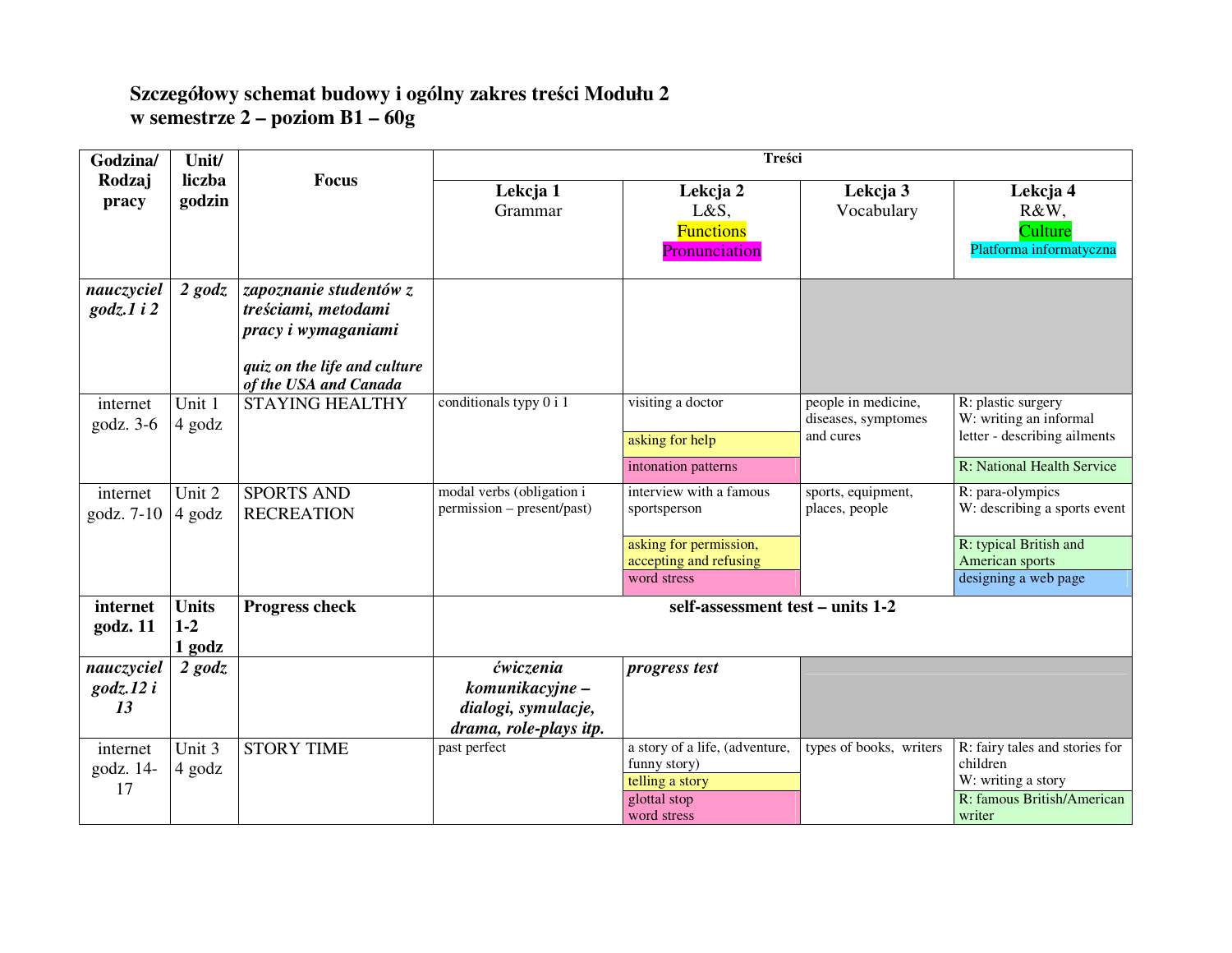| internet<br>godz. 18-<br>21 | Unit 4<br>4 godz | FILM AND THEATRE       | modal verbs (speculation<br>present, past) | going to the theatre/cinema      | types of films, people in $\mathbb R$ : musicals<br>film industry, | W: designing a cultural<br>event poster               |
|-----------------------------|------------------|------------------------|--------------------------------------------|----------------------------------|--------------------------------------------------------------------|-------------------------------------------------------|
|                             |                  |                        |                                            |                                  |                                                                    | R: famous British/American<br>actor/actress           |
|                             |                  |                        |                                            | ordering tickets                 |                                                                    | browsers and search engines                           |
|                             |                  |                        |                                            | schwa i / æ /                    |                                                                    |                                                       |
| internet                    | <b>Units</b>     | <b>Progress check</b>  |                                            | self-assessment test - units 3-4 |                                                                    |                                                       |
| godz. 22                    | $3 - 4$          |                        |                                            |                                  |                                                                    |                                                       |
|                             | 1 godz           |                        |                                            |                                  |                                                                    |                                                       |
| nauczyciel                  | $2$ godz         |                        | ćwiczenia                                  | progress test                    |                                                                    |                                                       |
| $\text{godz}.23i$           |                  |                        | komunikacyjne –                            |                                  |                                                                    |                                                       |
| 24                          |                  |                        | dialogi, symulacje,                        |                                  |                                                                    |                                                       |
|                             |                  |                        | drama, role-plays itp.                     |                                  |                                                                    |                                                       |
| internet                    | Unit 5           | <b>MUSIC</b>           | conditional typ 2                          | interview with a composer        | musical events and                                                 | R: music in therapies                                 |
| godz. 25-                   | 4 godz           |                        |                                            |                                  | places, instruments and<br>other items                             | W: writing an invitation to<br>a cultural event       |
| 28                          |                  |                        |                                            | giving and obtaining             |                                                                    | R: famous British/American                            |
|                             |                  |                        |                                            | information                      |                                                                    | singer/group                                          |
|                             |                  |                        |                                            | sentence stress                  |                                                                    |                                                       |
| internet<br>godz. 29-       | Unit 6<br>4 godz | <b>ARTS AND CRAFTS</b> | conditional typ 3                          | a visit to a museum              | fine arts, people in the<br>arts, tools, techniques                | R: (the value of) handmade<br>product or street art)/ |
| 32                          |                  |                        |                                            |                                  |                                                                    | W: describing an object of                            |
|                             |                  |                        |                                            |                                  |                                                                    | art (museum exhibit,<br>building, sculpture, painting |
|                             |                  |                        |                                            |                                  |                                                                    | $etc.$ )                                              |
|                             |                  |                        |                                            | giving directions and asking     |                                                                    | R: British Museum                                     |
|                             |                  |                        |                                            | the way (to a museum?)           |                                                                    |                                                       |
|                             |                  |                        |                                            | 'r' sound                        |                                                                    | computer graphics and                                 |
|                             |                  |                        |                                            |                                  |                                                                    | images                                                |
| internet                    | <b>Units</b>     | Progress check         |                                            | self-assessment test - units 5-6 |                                                                    |                                                       |
| godz. 33                    | $5-6$            |                        |                                            |                                  |                                                                    |                                                       |
|                             | 1 godz           |                        |                                            |                                  |                                                                    |                                                       |
| nauczyciel                  | $2$ godz         |                        | ćwiczenia                                  | progress test                    |                                                                    |                                                       |
| $\text{godz}.34i$           |                  |                        | komunikacyjne –                            |                                  |                                                                    |                                                       |
| 35                          |                  |                        | dialogi, symulacje,                        |                                  |                                                                    |                                                       |
|                             |                  |                        | drama, role-plays itp.                     |                                  |                                                                    |                                                       |
| internet                    | Unit 7           | <b>FASHION AND</b>     | reported statements                        | taking part in a fashion         | clothes, colour, fabric,                                           | R: a day in the life of a                             |
| godz. 36-                   | 4 godz           | <b>CLOTHES</b>         |                                            | show                             | patterns                                                           | model                                                 |
| 39                          |                  |                        |                                            |                                  |                                                                    | W: describing a person (eg a<br>model)                |
|                             |                  |                        |                                            | reporting events                 |                                                                    | R: British and American                               |
|                             |                  |                        |                                            |                                  |                                                                    |                                                       |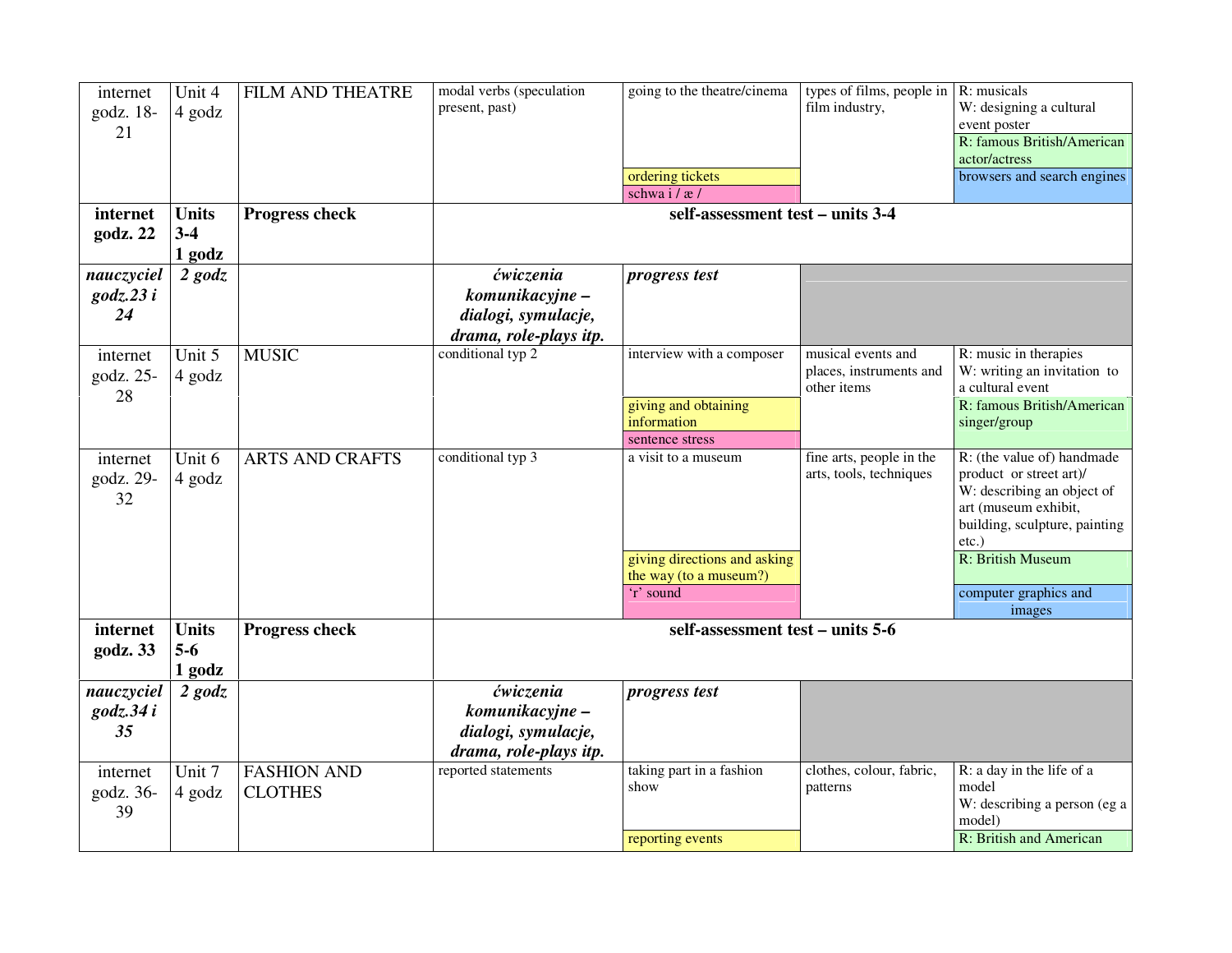|                                        |                                   |                                         |                                                                               | voiced and voiceless<br>consonants                                                                           |                                                                                                     | fashion designers                                                                                                                                                               |
|----------------------------------------|-----------------------------------|-----------------------------------------|-------------------------------------------------------------------------------|--------------------------------------------------------------------------------------------------------------|-----------------------------------------------------------------------------------------------------|---------------------------------------------------------------------------------------------------------------------------------------------------------------------------------|
| internet<br>godz. 40-<br>43            | Unit 8<br>4 godz                  | <b>CAREER</b>                           | reported questions                                                            | at a job centre<br>applying for a job<br>polite and rude intonation                                          | employment, types of<br>companies, terminating<br>jobs, perks, voluntary<br>jobs                    | R: ambitions, yuppies,<br>W: writing a letter of<br>application<br>R: Bill Gates<br>virtual advertising and<br>computer spams                                                   |
| internet<br>godz. 44                   | <b>Units</b><br>$7 - 8$<br>1 godz | <b>Progress check</b>                   |                                                                               | self-assessment test - units 7-8                                                                             |                                                                                                     |                                                                                                                                                                                 |
| nauczyciel<br>$\text{godz } 45i$<br>46 | $2$ godz                          |                                         | ćwiczenia<br>komunikacyjne -<br>dialogi, symulacje,<br>drama, role-plays itp. | progress test                                                                                                |                                                                                                     |                                                                                                                                                                                 |
| internet<br>godz. 47-<br>50            | Unit 9<br>4 godz                  | <b>EDUCATION</b>                        | przymiotniki -ed, -ing,<br>selected verb patterns                             | at a school counsellor's<br>asking and giving advice<br>voiceless 'th'                                       | types of schools, school<br>subjects and objects,<br>teachers,<br>adjectives ending in -<br>ed/-ing | R: e-learning, distance<br>learning<br>W: writing a personal letter,<br>recommending an online<br>course<br>R: public schools in GB<br>(Eton, Harrow itp.)                      |
| internet<br>godz. 51-<br>54            | Unit 10<br>4 godz                 | <b>TECHNOLOGY AND</b><br><b>SCIENCE</b> | to have/get something done                                                    | lecture on<br>technological/scientific<br>topic<br>asking for repetition and<br>clarification<br>voiced 'th' | inventions and<br>discoveries, household<br>appliances,<br>adjectives to describe<br>objects        | R: space exploration<br>W: describing a<br>technological process<br>R: Columbia shuttle story<br>communicators;<br>communicating via the<br>internet (eg. skype, gadu-<br>gadu) |
| internet<br>godz. 55                   | <b>Units</b><br>$9-10$<br>1 godz  | <b>Progress check</b>                   |                                                                               | self-assessment test - units 9-10                                                                            |                                                                                                     |                                                                                                                                                                                 |
| nauczyciel<br>$\text{godz}.56i$<br>57  | $2$ godz                          |                                         | ćwiczenia<br>komunikacyjne –<br>dialogi, symulacje,<br>drama, role-plays itp. | progress test                                                                                                |                                                                                                     |                                                                                                                                                                                 |
| nauczyciel<br>$\text{godz}.58i$<br>59  | Units 1-<br>10<br>$2$ godz        |                                         |                                                                               | <b>Test semestralny</b>                                                                                      |                                                                                                     |                                                                                                                                                                                 |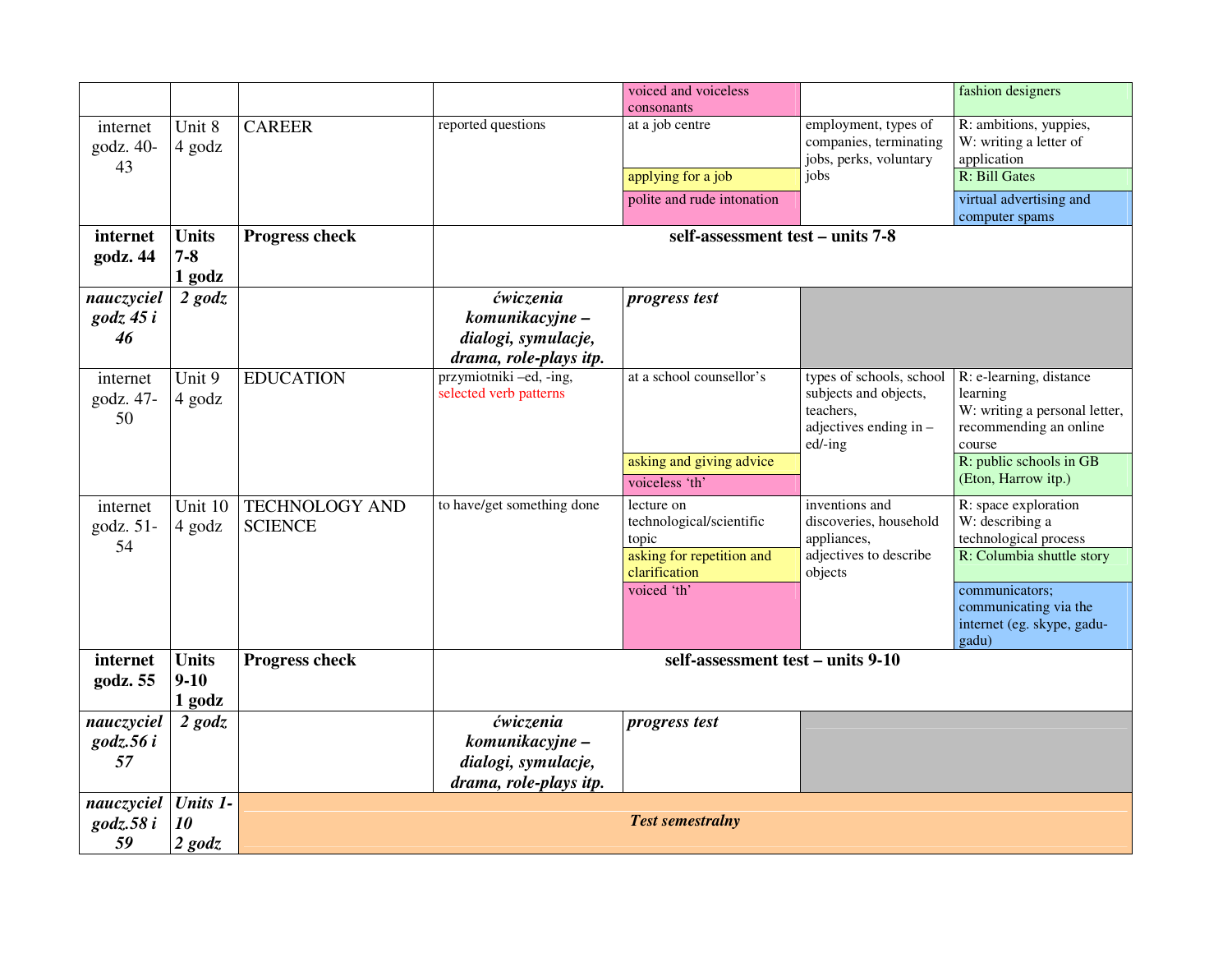| nauczyciel         | 20dz | zaliczenie | <i>nodsumowanie</i><br>kursu. |  |  |
|--------------------|------|------------|-------------------------------|--|--|
| $\mathit{godz}.60$ |      |            | indeksów<br>wanie             |  |  |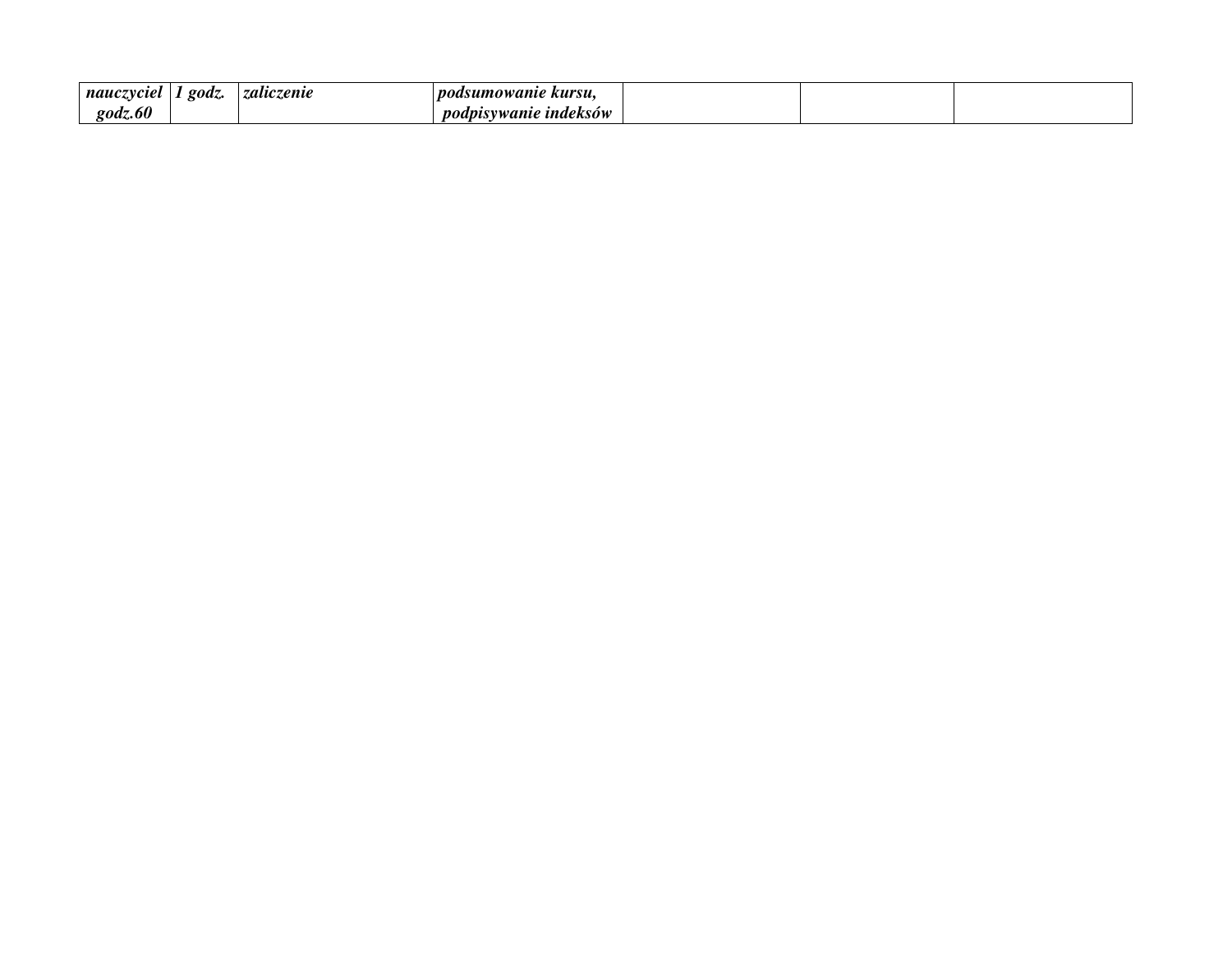# **Szczegółowy schemat budowy i ogólny zakres tre**ś**ci Modułu 3 w semestrze 3 – poziom B1/B2 – 60g**

| Godzina/                                | Unit/                             |                                                                                                                                                   |                                                                                                                                                                             | Treści                                                                                                           |                                                          |                                                                                                            |
|-----------------------------------------|-----------------------------------|---------------------------------------------------------------------------------------------------------------------------------------------------|-----------------------------------------------------------------------------------------------------------------------------------------------------------------------------|------------------------------------------------------------------------------------------------------------------|----------------------------------------------------------|------------------------------------------------------------------------------------------------------------|
| Rodzaj<br>pracy                         | liczba<br>godzin                  | <b>Focus</b>                                                                                                                                      | Lekcja 1<br>Grammar                                                                                                                                                         | Lekcja 2                                                                                                         | Lekcja 3                                                 | Lekcja 4                                                                                                   |
|                                         |                                   |                                                                                                                                                   |                                                                                                                                                                             | L&S,<br><b>Functions</b><br>Pronunciation                                                                        | Vocabulary                                               | R&W,<br>Culture<br>Platforma informatyczna                                                                 |
| nauczyciel<br>$\text{godz}.1$ i 2       | $2$ godz                          | zapoznanie studentów<br>z treściami,<br>metodami pracy i<br>wymaganiami<br>quiz on the life and<br>culture of Australia and<br><b>New Zealand</b> |                                                                                                                                                                             |                                                                                                                  |                                                          |                                                                                                            |
| internet<br>godz. $3-6$                 | Unit 1<br>4 godz                  | <b>LAUGHTER AND</b><br><b>SENSE OF</b><br><b>HUMOUR</b>                                                                                           | Revision of Present Tenses and Future<br>Forms (going to, will) and Future<br>Continuous                                                                                    | talking about a funny<br>$event - a \, \text{sting} \, \text{in} \, \text{the}$<br>tail story?<br>telling a joke | ways of laughing,<br>vocab to describe<br>moods          | R: The British as seen by<br>others (eg George Mikes?)<br>W: describing a funny<br>event/personal anegdote |
|                                         |                                   |                                                                                                                                                   |                                                                                                                                                                             | weak and strong forms                                                                                            |                                                          | R: British sense of<br>humour (Monty Python?)                                                              |
| internet<br>godz. 7-10                  | Unit 2<br>4 godz                  | <b>HOLIDAYS AND</b><br><b>FESTIVALS</b>                                                                                                           | Revision of Past Tenses + would i used to<br>Wprowadzenie Past Perfect Continuous                                                                                           | Times change $- a$<br>grandparent's story                                                                        | kinds of holidays and<br>festivals                       | R: organising a party<br>W: writing a description<br>of a national<br>festival/holiday                     |
|                                         |                                   |                                                                                                                                                   |                                                                                                                                                                             | narrating events                                                                                                 |                                                          | R: British/American<br>holiday                                                                             |
|                                         |                                   |                                                                                                                                                   |                                                                                                                                                                             | tag questions                                                                                                    |                                                          | blogs                                                                                                      |
| internet<br>godz. 11                    | <b>Units</b><br>$1 - 2$<br>1 godz | Progress check                                                                                                                                    |                                                                                                                                                                             | self-assessment test - Units 1-2                                                                                 |                                                          |                                                                                                            |
| nauczyciel<br>godz $\lambda$ 12 i<br>13 | $2$ godz                          |                                                                                                                                                   | ćwiczenia komunikacyjne –<br>dialogi, symulacje, drama, role-<br>plays itp.                                                                                                 | <b>Progress test</b>                                                                                             |                                                          |                                                                                                            |
| internet<br>godz. 14-<br>17             | Unit 3<br>4 godz                  | <b>CRIME AND</b><br><b>PUNISHMENT</b>                                                                                                             | Revision of Passive z modalnymi + other<br>passive forms: passive infinitive 'it's nice<br>to be treated politely', passive gerund<br>'They all enjoy being given sweets.', | police investigation<br>after a burglary<br>explaining and<br>clarifying                                         | types of crimes and<br>offences, criminals,<br>sentences | R:juvenile crime<br>W: writing a police report                                                             |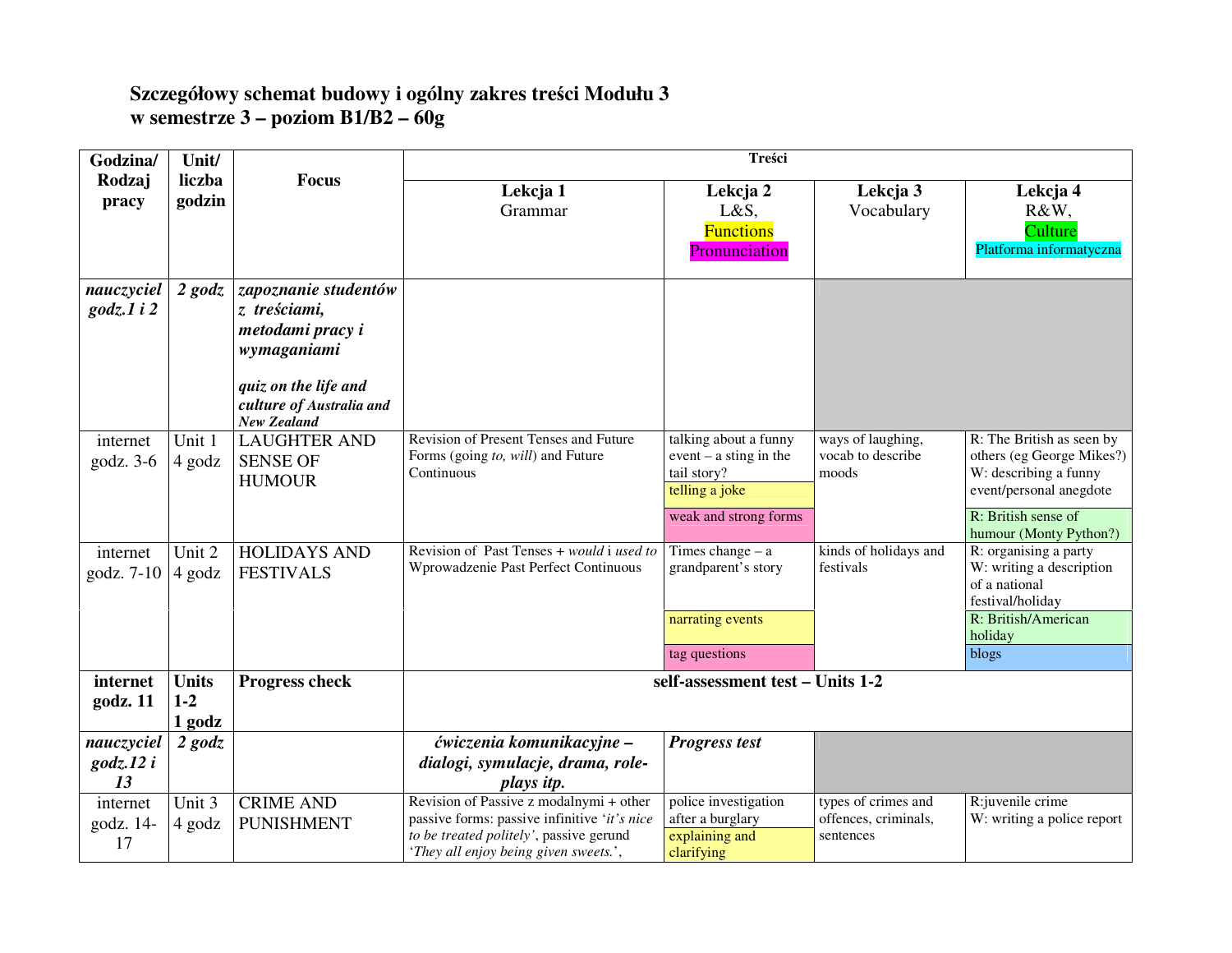|                                       |                                 |                                        | passive perfect infinitive ( <i>'The flight must</i>   /s/,/z/'/sh/'itp.<br>have been cancelled.') |                                                                                                                |                                                                                                                       | R: boot camps in America                                                                                                                                       |
|---------------------------------------|---------------------------------|----------------------------------------|----------------------------------------------------------------------------------------------------|----------------------------------------------------------------------------------------------------------------|-----------------------------------------------------------------------------------------------------------------------|----------------------------------------------------------------------------------------------------------------------------------------------------------------|
| internet<br>godz. 18-<br>21           | Unit 4<br>4 godz                | <b>BEHAVIOUR AND</b><br><b>MANNERS</b> | <b>Future Perfect</b><br><b>Time Clauses</b>                                                       | asking a favour<br>expressing politeness<br>$/dz/$ , $/j/$ , $/g/$                                             | polite expressions,<br>adjectives describing<br>character and<br>personality                                          | R: Savoir Vivre<br>W: writing a greeting<br>card<br>R: aristocracy and<br>manners<br>the language of Internet<br>forum                                         |
| internet<br>godz. 22                  | <b>Units</b><br>$3-4$<br>1 godz | <b>Progress check</b>                  |                                                                                                    | self-assessment test - Units 3-4                                                                               |                                                                                                                       |                                                                                                                                                                |
| nauczyciel<br>$\text{godz}.23i$<br>24 | $2$ godz                        |                                        | ćwiczenia komunikacyjne -<br>dialogi, symulacje, drama, role-<br>plays itp.                        | <b>Progress test</b>                                                                                           |                                                                                                                       |                                                                                                                                                                |
| internet<br>godz. 25-<br>28           | Unit 5<br>4 godz                | <b>MIND AND BRAIN</b>                  | Revision of Conditionals + mixed<br>conditionals                                                   | radio programme<br>about prodigy children<br>hesitation and fillers<br>consonant clusters e.g.<br>/ksp/, /str/ | sane, insane;<br>expressions with 'mind<br>and brain', emotions<br>and feelings                                       | R: endless possibilities of<br>a human brain<br>W: writing a letter to the<br>editor<br>R: 'One flew over the<br>cuckoo's nest 'lunatic<br>asylum of the past? |
| internet<br>godz. 29-<br>32           | Unit 6<br>4 godz                | <b>BODY</b>                            | Verbs of Senses: see, hear, watch, notice<br>do/doing                                              | A visit to a beauty<br>parlour<br>negotiating<br>$/v/$ , /w/, /f/                                              | body parts, organs,                                                                                                   | R: moral issues e.g. organ<br>trade/transplants<br>W: writing a opinion<br>essay<br>R: piercing and tattoos<br>virtual reality                                 |
| internet<br>godz. 33                  | <b>Units</b><br>$5-6$<br>1 godz | <b>Progress check</b>                  |                                                                                                    | self-assessment test - Units 5-6                                                                               |                                                                                                                       |                                                                                                                                                                |
| nauczyciel<br>godz.34 i<br>35         | $2$ godz                        |                                        | ćwiczenia komunikacyjne -<br>dialogi, symulacje, drama, role-<br>plays itp.                        | <b>Progress test</b>                                                                                           |                                                                                                                       |                                                                                                                                                                |
| internet<br>godz. 36-<br>39           | Unit 7<br>4 godz                | POLITICS AND<br><b>CURRENT AFFAIRS</b> | Defining i non-defining relative clauses                                                           | a political speech<br>agreeing and                                                                             | political jargon,<br>headlines, idioms and<br>metaphors (e.g. a snake<br>in the grass; administer<br>a final blow to) | R: the meaning of<br>community in the<br>European Union<br>W: writing an anti-war<br>leaflet<br>R: American/British talk                                       |
|                                       |                                 |                                        |                                                                                                    | disagreeing                                                                                                    |                                                                                                                       | shows $-$ e.g. the                                                                                                                                             |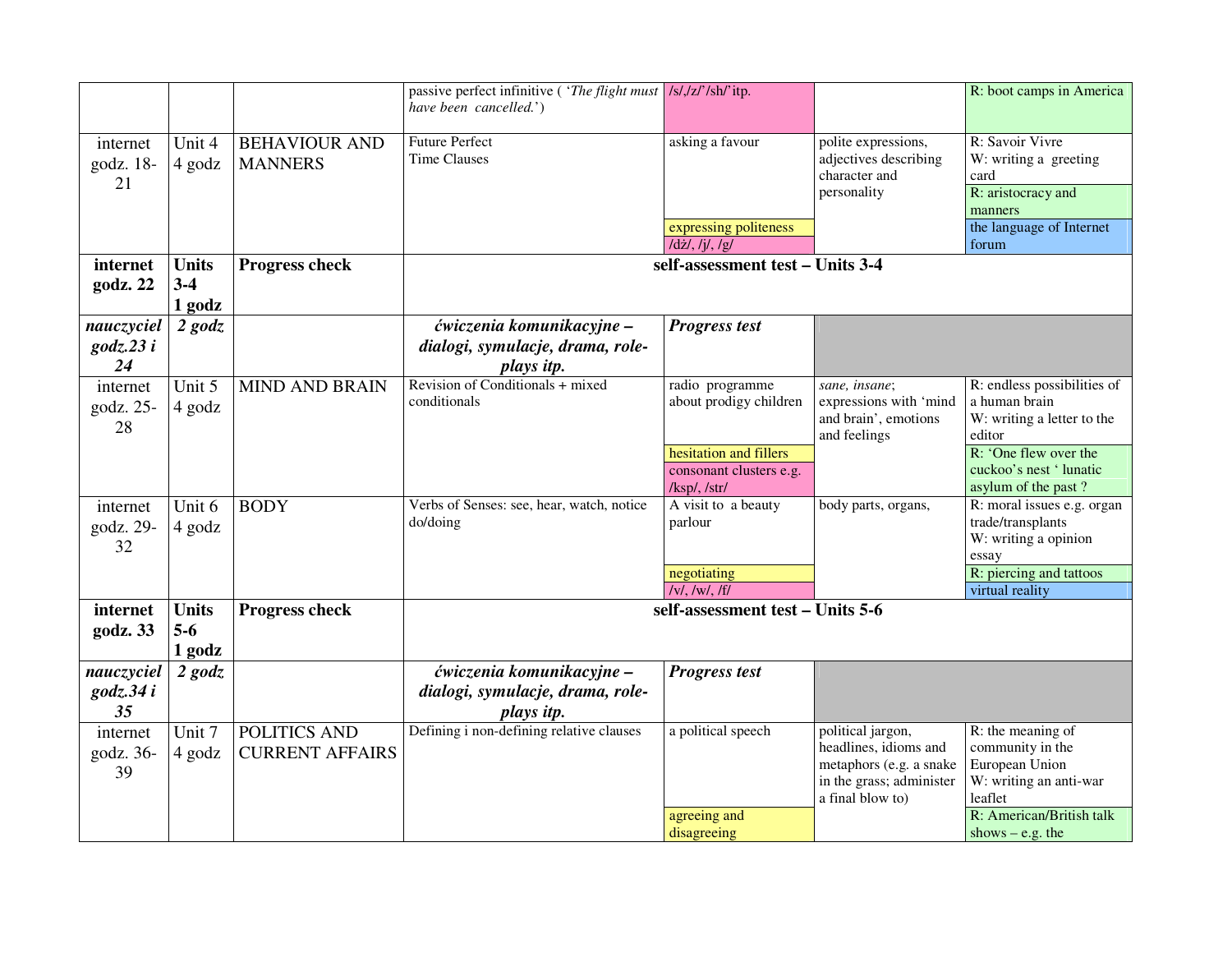|                    |              |                       |                                         | <b>British versus</b><br>American |                            | phenomenon of Oprah<br>Winfrey and her talk show |
|--------------------|--------------|-----------------------|-----------------------------------------|-----------------------------------|----------------------------|--------------------------------------------------|
|                    |              |                       |                                         | pronunciation                     |                            |                                                  |
| internet           | Unit 8       | <b>WAR AND</b>        | Participle clauses (We can see many     | TV report of a military           | selected ranks in the      | R: humanitarian aid                              |
| godz. 40-          | 4 godz       | <b>CONFLICT</b>       | people dancing in the street.; He was   | event                             | army,                      | W: writing a for and                             |
| 43                 |              |                       | looking at the pictures, painted by the |                                   | types of fights, soldiers, | against essay                                    |
|                    |              |                       | most famous artists.)                   | understaning words                | weapons                    | R: war and conflicts in                          |
|                    |              |                       |                                         | from the context,                 |                            | British/American                                 |
|                    |              |                       |                                         | reading between the               |                            | literature                                       |
|                    |              |                       |                                         | lines                             |                            |                                                  |
|                    |              |                       |                                         | homophones (spelling              |                            | computer games e.g. types                        |
|                    |              |                       |                                         | and pronunciation)                |                            | of games and their design                        |
| internet           | <b>Units</b> | <b>Progress check</b> |                                         | self-assessment test - Units 7-8  |                            |                                                  |
| godz. 44           | $7 - 8$      |                       |                                         |                                   |                            |                                                  |
|                    |              |                       |                                         |                                   |                            |                                                  |
|                    | 1 godz       |                       |                                         |                                   |                            |                                                  |
| nauczyciel         | $2$ godz     |                       | ćwiczenia komunikacyjne –               | <b>Progress test</b>              |                            |                                                  |
| $\text{godz } 45i$ |              |                       | dialogi, symulacje, drama, role-        |                                   |                            |                                                  |
| 46                 |              |                       | plays itp.                              |                                   |                            |                                                  |
| internet           | Unit 9       | <b>CIVILIZATION</b>   | Determinters : articles                 | academic lecture on               | tools and materials,       | R: the future of our                             |
|                    |              |                       |                                         | quality of life                   | buildings                  | civilization                                     |
| godz. 47-          | 4 godz       |                       |                                         | throughout the ages.              |                            | W: writing a summary                             |
| 50                 |              |                       |                                         | asking additional                 |                            | R: American and British                          |
|                    |              |                       |                                         | questions and                     |                            | landmarks e.g.                                   |
|                    |              |                       |                                         | commenting on the                 |                            | Stonehenge                                       |
|                    |              |                       |                                         | incoming information              |                            |                                                  |
|                    |              |                       |                                         | the pronunciation of              |                            |                                                  |
|                    |              |                       |                                         | Latin, French and                 |                            |                                                  |
|                    |              |                       |                                         | German words in                   |                            |                                                  |
|                    |              |                       |                                         |                                   |                            |                                                  |
|                    |              |                       |                                         | English - borrowings              |                            |                                                  |
| internet           |              | Unit 10 RELIGION AND  | Determiners: quantifiers                | getting married in                | rites, rituals,            | R: religious symbols in<br>different cultures    |
| godz. 51-          | 4 godz       | <b>BELIEFS</b>        |                                         | different religions               | clergymen, religious       |                                                  |
| 54                 |              |                       |                                         |                                   | architecture               | W: writing a description                         |
|                    |              |                       |                                         |                                   |                            | of a religious                                   |
|                    |              |                       |                                         |                                   |                            | ritual/ceremony                                  |
|                    |              |                       |                                         | showing interest                  |                            | R: The Anglican church $-$                       |
|                    |              |                       |                                         |                                   |                            | origins                                          |
|                    |              |                       |                                         | tongue twisters                   |                            | FTP services                                     |
| internet           | <b>Units</b> | <b>Progress check</b> |                                         | self-assessment test - Units 9-10 |                            |                                                  |
| godz. 55           | $9 - 10$     |                       |                                         |                                   |                            |                                                  |
|                    | 1 godz       |                       |                                         |                                   |                            |                                                  |
|                    |              |                       |                                         |                                   |                            |                                                  |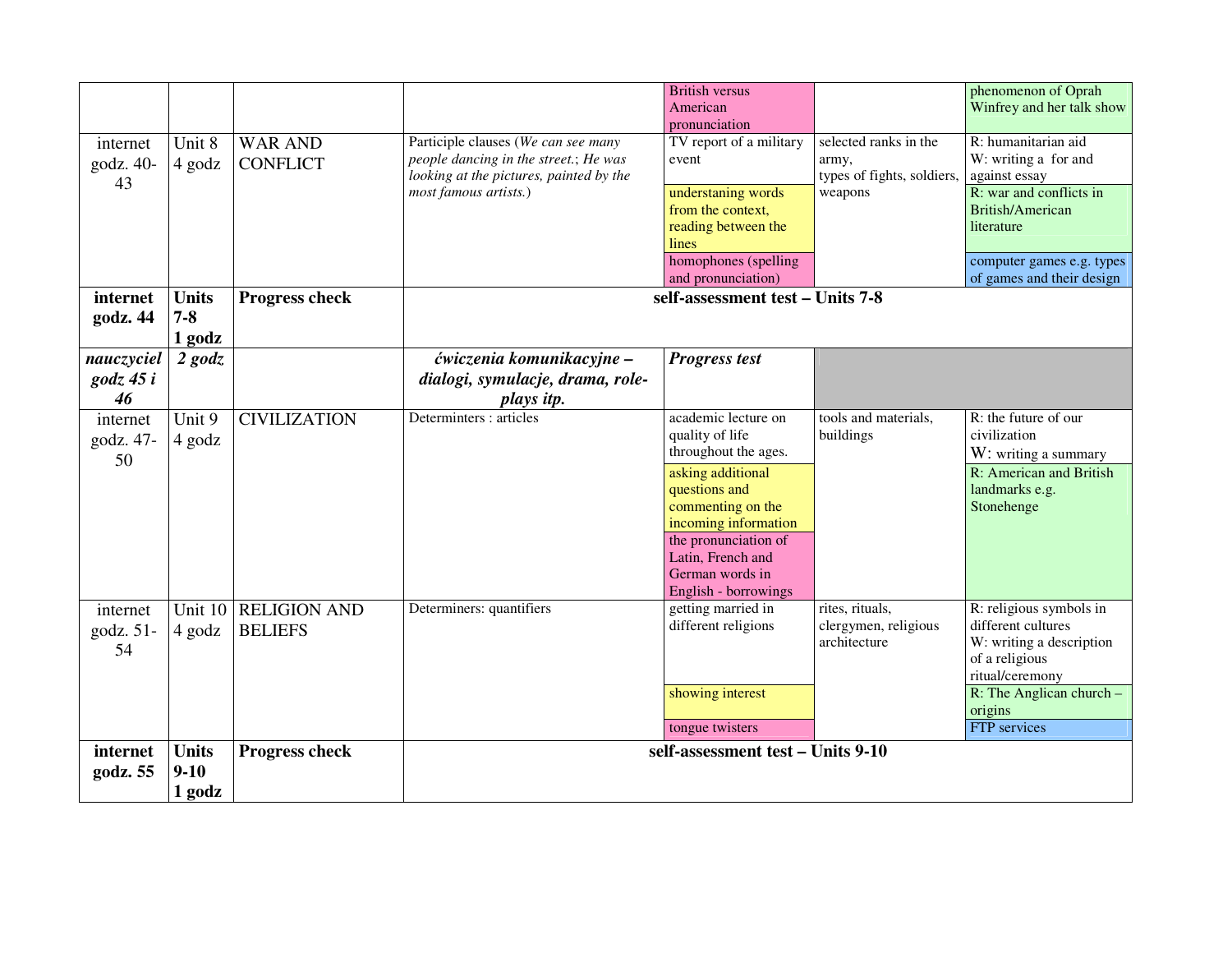| nauczyciel<br>$\mathit{godz}.56i$ | $2$ godz |                    | ćwiczenia komunikacyjne –<br>dialogi, symulacje, drama, role-<br>plays itp. | <b>Progress test</b> |  |  |  |
|-----------------------------------|----------|--------------------|-----------------------------------------------------------------------------|----------------------|--|--|--|
| nauczyciel Units                  |          |                    |                                                                             |                      |  |  |  |
| $\text{godz.58 } i$               | $1-10$   |                    | <b>Test semestralny</b>                                                     |                      |  |  |  |
| 59                                | $2$ godz |                    |                                                                             |                      |  |  |  |
| nauczyciel                        |          | 1 godz. zaliczenie | podsumowanie kursu,                                                         |                      |  |  |  |
| $\mathit{godz}.60$                |          |                    | podpisywanie indeksów                                                       |                      |  |  |  |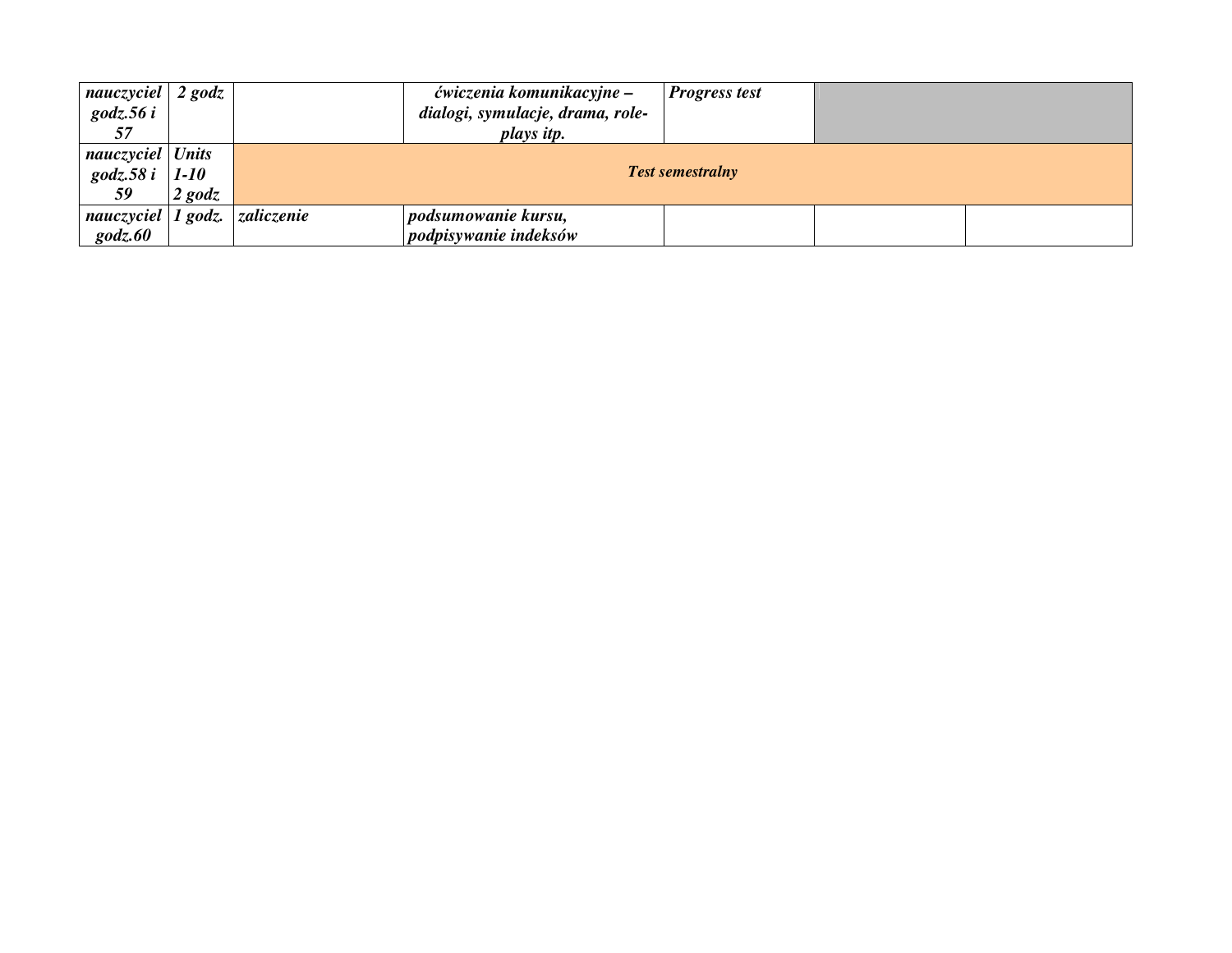# **Szczegółowy schemat budowy i ogólny zakres tre**ś**ci Modułu 4 w semestrze 4 – poziom B2 – 60g**

| Godzina/                          | Unit/                             |                                                                                                                                              | Treści                                                                                                                                                 |                                                                                                                                                                 |                                                                            |                                                                                                                                                                                                                 |  |
|-----------------------------------|-----------------------------------|----------------------------------------------------------------------------------------------------------------------------------------------|--------------------------------------------------------------------------------------------------------------------------------------------------------|-----------------------------------------------------------------------------------------------------------------------------------------------------------------|----------------------------------------------------------------------------|-----------------------------------------------------------------------------------------------------------------------------------------------------------------------------------------------------------------|--|
| Rodzaj<br>pracy                   | liczba<br>godzin                  | <b>Focus</b>                                                                                                                                 | Lekcja 1<br>Grammar                                                                                                                                    | Lekcja 2<br>L&S,<br><b>Functions</b><br>Pronunciation                                                                                                           | Lekcja 3<br>Vocabulary                                                     | Lekcja 4<br>R&W,<br>Culture<br>Platforma informatyczna                                                                                                                                                          |  |
| nauczyciel<br>$\text{godz.1}$ i 2 | $2$ godz                          | zapoznanie studentów z<br>treściami, metodami<br>pracy i wymaganiami<br>quiz on the life and culture<br>of the English speaking<br>countries |                                                                                                                                                        |                                                                                                                                                                 |                                                                            |                                                                                                                                                                                                                 |  |
| internet<br>$\text{godz. } 3-6$   | Unit 1<br>4 godz                  | <b>FOUR SEASONS</b>                                                                                                                          | Reporting and verb patterns<br>(verb+that,<br>verb+somebody+that/to do sth,<br>verb+-ing/to do sth,<br>verb+if/whether,<br>$verb + preposition + ing)$ | meeting after winter<br>holidays, starting a<br>new semester etc.<br>expressing surprise and<br>disbelief<br>words commonly<br>misprononced e.g.<br>word, worry | weather conditions, idioms<br>connected with the<br>weather, winter sports | R: weather aberrations in<br>recent years<br>W: writing a description of<br>weather conditions on the<br>basis of a weather map<br>provided<br>R: exotic/distant places<br>e.g.winter in Australia              |  |
| internet<br>godz. 7-10            | Unit 2<br>4 godz                  | <b>GEOGRAPHY</b>                                                                                                                             | Types of questions (Yes / no,<br>Wh-questions, question tags)                                                                                          | TV programme -<br>reporting on Great<br>Britain e.g. Natural<br>History Museum in<br>London<br>describing places<br>wymowa wybranych<br>nazw geograficznych     | words connected with<br>rivers, mountains, sea,<br>landscapes              | R: The two Poles - Marek<br>Kamiński i Jaś Mela<br>W: writing a description of<br>a place<br>R: tabela geograficzna typu<br>gra 'inteligencja' dla 5<br>państw<br>ways of dealing with spam,<br>wortal i portal |  |
| internet<br>godz. 11              | <b>Units</b><br>$1 - 2$<br>1 godz | <b>Progress check</b>                                                                                                                        |                                                                                                                                                        | self-assessment test - Units 1-2                                                                                                                                |                                                                            |                                                                                                                                                                                                                 |  |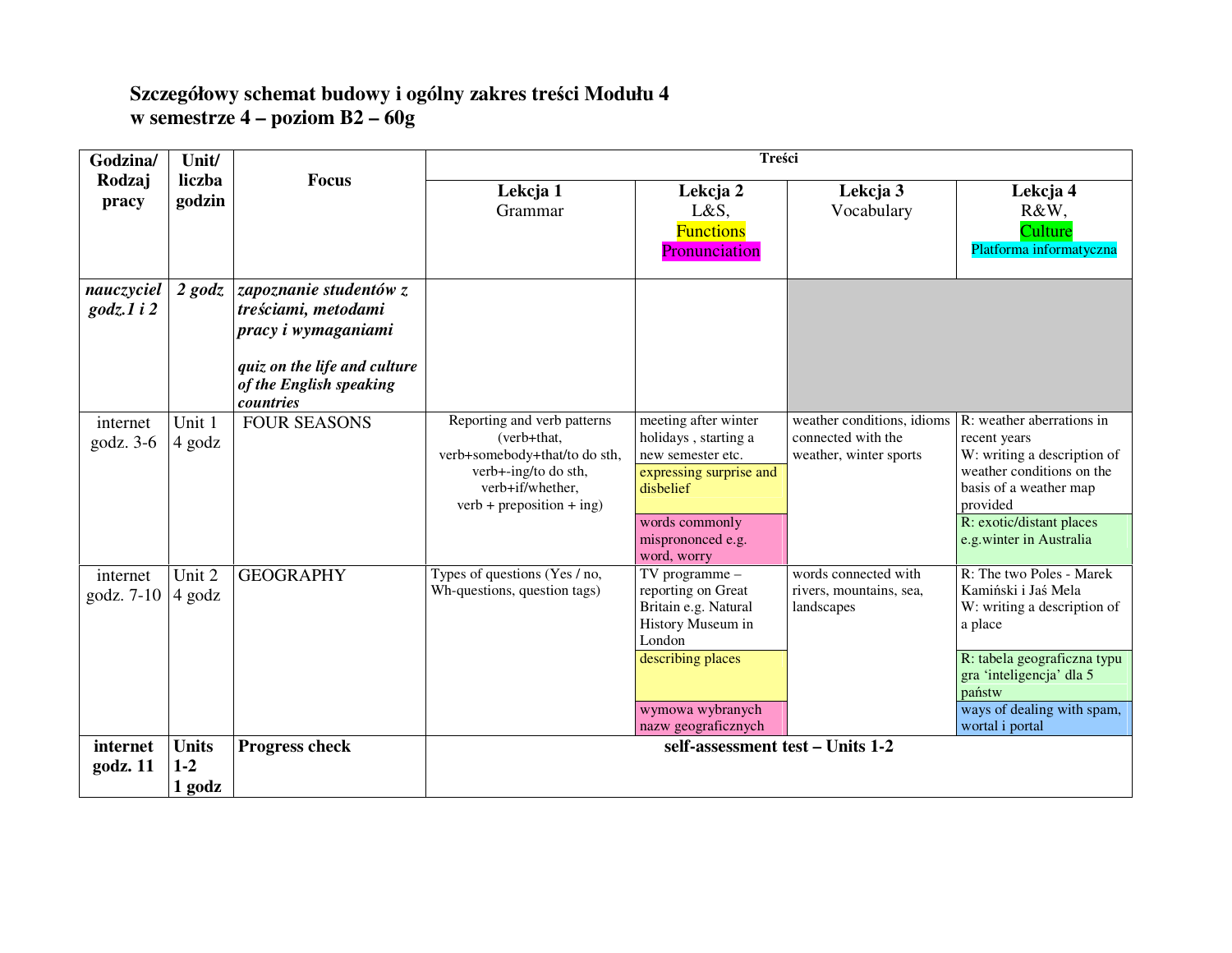| nauczyciel<br>$\text{godz}.12i$<br>13 | $2$ godz                        |                   | ćwiczenia komunikacyjne -<br>dialogi, symulacje,<br>drama, role-plays itp.                                                          | <b>Progress test</b>                                                                                                                      |                                                                                                     |                                                                                                                                                                                     |
|---------------------------------------|---------------------------------|-------------------|-------------------------------------------------------------------------------------------------------------------------------------|-------------------------------------------------------------------------------------------------------------------------------------------|-----------------------------------------------------------------------------------------------------|-------------------------------------------------------------------------------------------------------------------------------------------------------------------------------------|
| internet<br>godz. 14-<br>17           | Unit 3<br>4 godz                | <b>URBAN LIFE</b> | Reported speech: impersonal<br>expressions (it is said that, it is<br>believed, be supposed to, be<br>known to, be claimed to etc.) | taking about life in a<br>big city<br>praising and criticising<br>homonyms (spelling<br>and pronunciation)                                | institutions, types of<br>places to visit,<br>transportation, streets etc.                          | R: commuting and traffic<br>jams in London<br>W: writing a letter of<br>complaint<br>R: Big Apple                                                                                   |
| internet<br>godz. 18-<br>21           | Unit 4<br>4 godz                | <b>SENSES</b>     | Indirect questions                                                                                                                  | taking about taste<br>persuading<br>onomatopoeic words                                                                                    | vocab conncted with sight,<br>hearing, taste, touch, smell                                          | R: looking at the world<br>from a man/woman's point<br>of view<br>W: writing a questionnaire<br>R: David Copperfield's<br>"magic"<br>filtering                                      |
| internet<br>godz. 22                  | <b>Units</b><br>$3-4$<br>1 godz | Progress check    |                                                                                                                                     | self-assessment test - Units 3-4                                                                                                          |                                                                                                     |                                                                                                                                                                                     |
| nauczyciel<br>$\text{godz}.23i$<br>24 | $2$ godz                        |                   | ćwiczenia komunikacyjne -<br>dialogi, symulacje, drama,<br>role-plays itp.                                                          | <b>Progress test</b>                                                                                                                      |                                                                                                     |                                                                                                                                                                                     |
| internet<br>godz. 25-<br>28           | Unit 5<br>4 godz                | <b>AGE</b>        | Personal, possessive, reflexive<br>pronouns                                                                                         | generation gap<br>negating and finding<br>solutions<br>change of word stress<br>after the change of<br>word form (photo-<br>photographer- | vocab connected with age<br>(children, teenagers,<br>adults, elderly people; age<br>related idioms) | R: retirement $-$ a blessing or<br>a curse<br>W: writing a narrative (The<br>most memorable event in<br>one's life)<br>R: Barbara Cartland                                          |
| internet<br>godz. 29-<br>32           | Unit 6<br>4 godz                | SUPERNATURAL?     | Indefinite, demonstrative, relative<br>pronouns                                                                                     | photography)<br>twins, triplets and<br>quadruplets<br>starting, maintaining<br>and finishing<br>converstions                              | vocabulary connected with<br>the supernatural<br>phenomena                                          | R: the sixth sense (np. deja<br>vu, telepathy)<br>W: writing a description of<br>a phenomenon<br>R: supernatural as seen in<br>films<br>(Lost?, The Others?, The<br>Sixth Sense?, ) |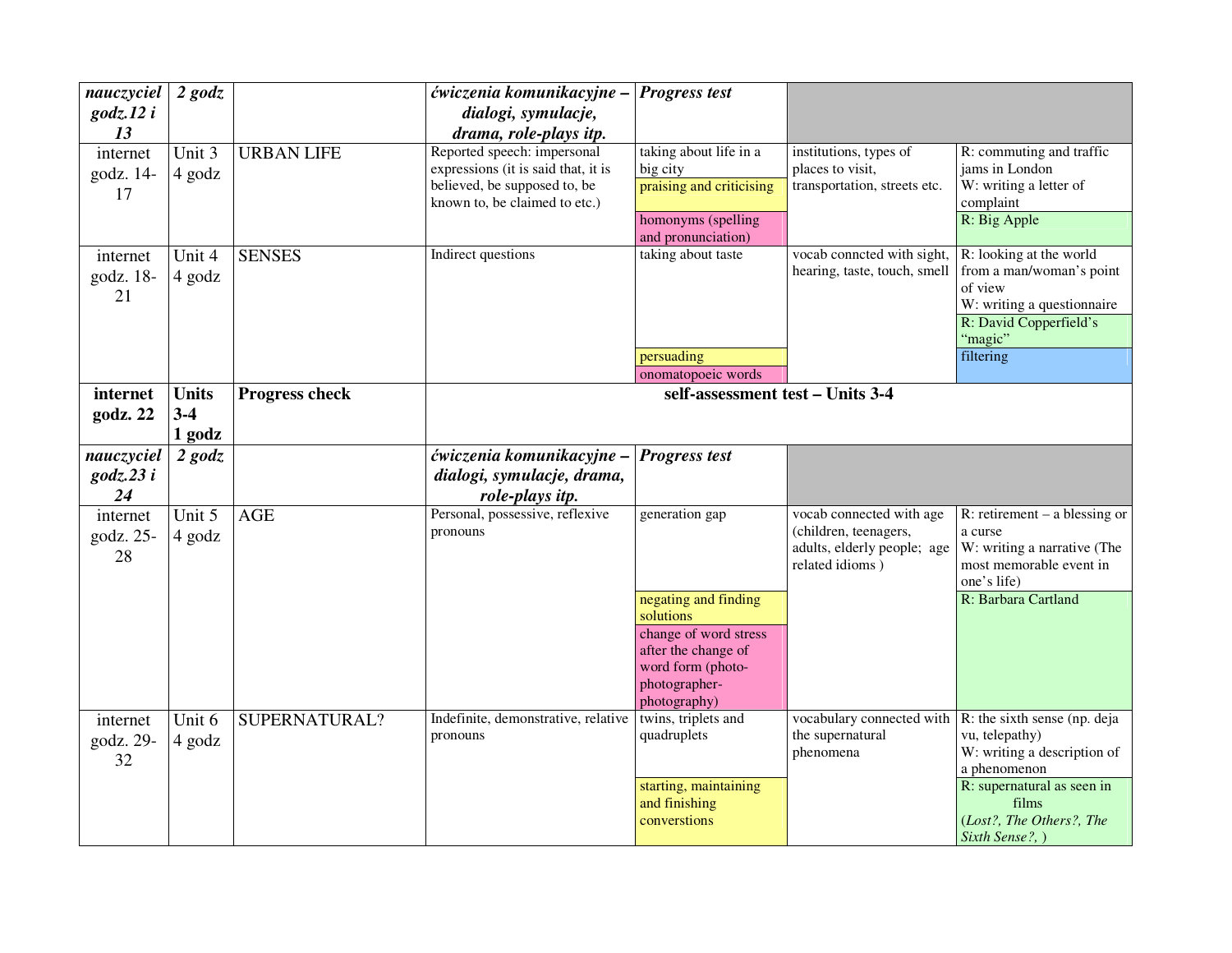| internet                               | <b>Units</b>                      | <b>Progress check</b> |                                                                             | same spelling - Polish<br>and English meaning<br>eg. $ten$ - "ten",<br>"dziesięć"<br>self-assessment test - Units 5-6 |                                                                                                                                                        | disks, diskettes, CDs, other<br>portable storing devices<br>(nośniki<br>pamięci)                                                                                                                                                                   |
|----------------------------------------|-----------------------------------|-----------------------|-----------------------------------------------------------------------------|-----------------------------------------------------------------------------------------------------------------------|--------------------------------------------------------------------------------------------------------------------------------------------------------|----------------------------------------------------------------------------------------------------------------------------------------------------------------------------------------------------------------------------------------------------|
| godz. 33                               | $5-6$<br>1 godz                   |                       |                                                                             |                                                                                                                       |                                                                                                                                                        |                                                                                                                                                                                                                                                    |
| nauczyciel<br>$\text{godz}.34i$<br>35  | $2$ godz                          |                       | ćwiczenia komunikacyjne -<br>dialogi, symulacje, drama,<br>role-plays itp.  | <b>Progress test</b>                                                                                                  |                                                                                                                                                        |                                                                                                                                                                                                                                                    |
| internet<br>godz. 36-<br>39            | Unit 7<br>4 godz                  | <b>DIFFICULTIES</b>   | Adjectives, comparison,<br>overview                                         | race and gender<br>prejudice                                                                                          | vocabulary connected with<br>problems, difficulties,<br>issues, expressions<br>connected with<br>succeeding, failing, having<br>difficulties; similies | R: disability and<br>overcoming difficulties in<br>everyday life<br>W: writing a letter of<br>apology                                                                                                                                              |
|                                        |                                   |                       |                                                                             | presenting opinions of<br>other people<br>accents and dialects -<br>basic difficulties                                |                                                                                                                                                        | R: misunderstandings<br>resulting from cultural<br>differences                                                                                                                                                                                     |
| internet<br>godz. 40-<br>43            | Unit 8<br>4 godz                  | <b>LANGUAGES</b>      | Persuasion: should, ought to,<br>demand, insist, suggest, it's high<br>time | graphology and<br>character<br>defending one's own<br>opinion<br>general spelling vs<br>pronunciation<br>differences  | vocab connected with<br>learning a language,<br>remembering                                                                                            | R: sign language<br>W: writing an outline<br>R: English proverbs and<br>sayings<br>digital miniature devices<br>(ipods, laptops, palmtops)                                                                                                         |
| internet<br>godz. 44                   | <b>Units</b><br>$7 - 8$<br>1 godz | <b>Progress check</b> | self-assessment test - Units 7-8                                            |                                                                                                                       |                                                                                                                                                        |                                                                                                                                                                                                                                                    |
| nauczyciel<br>$\text{godz } 45i$<br>46 | $2$ godz                          |                       | ćwiczenia komunikacyjne -<br>dialogi, symulacje, drama,<br>role-plays itp.  | <b>Progress test</b>                                                                                                  |                                                                                                                                                        |                                                                                                                                                                                                                                                    |
| internet<br>godz. 47-<br>50            | Unit 9<br>4 godz                  | <b>DREAMS</b>         | Emphasis: inversion for emphasis                                            | I had a strange dream<br>expressing emphasis<br>wymowa wybranych<br>nazw własnych                                     | vocab connected with<br>sleep, having dreams,<br>perception                                                                                            | R: serendipity (accidental<br>discoveries) or coincidence<br>in life<br>W: writing a description of<br>a dream - discourse markers<br>in written English<br>R: Tony Buzan (story of the<br>brain, storing information in<br>the form of mind-maps) |